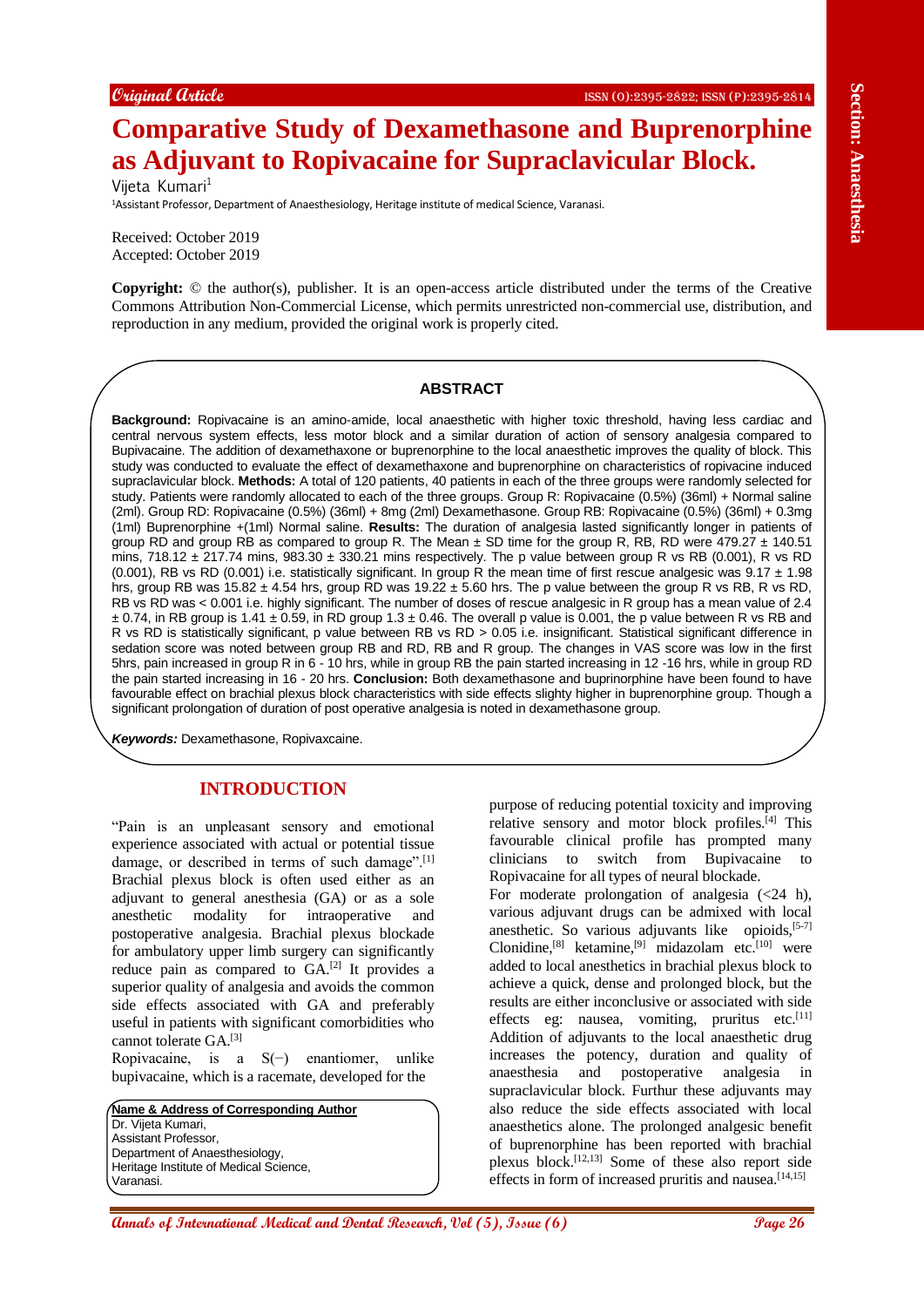Steroids have powerful anti-inflammatory as well as analgesic property. Dexamethasone is a potent and highly selective glucocorticoid. Various studies have been done using dexamethasone 8 mg as an adjuvant to local anaesthetics mixture in brachial plexus block resulting in variable effects on onset but prolonged duration of analgesia and motor block.<sup>[15-19]</sup>

# **MATERIALS AND METHODS**

After obtaining clearance from institutional ethical committee, a double blind, prospective, randomized study was carried out on 120 patients between age group 18 to 60 years and ASA grade I and II, undergoing elective upperlimb orthopedic surgeries. GROUP R: Ropivacaine (0.5%) (36ml) + Normal saline (2ml).GROUP RD: Ropivacaine (0.5%) (36ml) + 8mg (2ml) Dexamethasone . GROUP RB: Ropivacaine (0.5%) (36ml) + 0.3mg(1ml) Buprenorphine +(1ml) Normal saline.

Patients of ASA grade III,IV,V, hypersensitivity to local anaesthetics, opioid addicts, systemic disease, local site infection, pregnant, neurodeficite, block failure, uncooperative one were excluded from the study.

Proper preoperative assessment was done on previous day of surgery. The nature, risk and safety of the procedure was explained and a written, informed consent obtained.

Scores have prevented anti-time and the section of the section of the section of the section of International Medical and The section of International Medical and The section of International Medical anti-time in the sect Patients were premedicated with tablet alprazolam (0.5mg) and tablet ranitidine (150 mg) per oral, night before surgery. On arrival in operation theatre, intravenous (IV) cannulation was done and normal saline infusion was started. Multiparameter monitor was connected and Oxygen saturation (SpO2), heart rate (HR), noninvasive blood pressure (NIBP), and continuous electrocardiograph were monitored. Patients were sedated with IV midazolam (0.05 mg/kg) before block was administered. No analgesic drugs were given during pre medication. The brachial plexus block was carried out after thorough explanation of the procedure and emphasizing the need for patient cooperation. All supraclavicular blocks were performed by using 22 G, 50mm insulated blunt needle, Stimuplex (B Braun) or Locoplex (Vygon) needles with extension tubing, and an Inmed nerve stimulator.The patients were administered Superaclavicular block under strict aseptic precautions , after infilterating the injection site with 1ml of 2% lidocaine subcutaneously. The location end point being a distal motor response with an output lower than 0.6 mA. During injection, negative aspiration was performed every 5-6 ml to avoid intravascular injection.

Sensory block was assessed by loss of sensation to Pinprick at the dermatomal areas corresponding to median nerve, radial nerve, ulnar nerve and musculocutaneous nerve. At the onset of sensory block there is reduction in sensibility by 30%. Complete block was considered when there is complete loss of sensation to pin prick. Motor block

was assessed by the time of injection of the drug to development of motor weakness. Motor score of 2 will be taken as onset time of complete motor block and duration of motor block will be taken as time interval between local anaesthetic administration and complete recovery of the motor block.

The duration of sensory block is defined as the time interval between the onset of sensory block and the first postoperative pain. The duration of motor block is defined as the time interval between the onset of motor block and complete recovery of motor functions.

Duration of analgesia is the interval between onset of analgesia to the time patient first complains of pain. VAS score (0-10scale), was assessed every hour after the surgery.

All the patients were observed for any side-effects like nausea,vomiting, urinary retention, horseness of voice, ipsilateral diaphragmatic paralysis etc or any complications like local anaesthetic toxicity, pneumothorax, hematoma, neuropathy or haemodynamic changes. Pulse rate, Blood pressure, visual analogue score, visual analogue rating score were observed every hourly for 24 hours postoperatively.

The statistical analysis was performed with "Graph Pad Prism version 5.03". Arithemic mean, median (range), standard deviation, Standard error of mean, Analysis of variance (ANOVA), Chi square test were performed, wherever applicable, on the data. Post ANOVA multiple comparison test was also performed to compare the groups.

All the three groups were compared with respect to: onset of sensory block, onset of motor block, duration of sensory block, duration of motor block, duration of analgesia, occurrence of adverse effects.

# **RESULTS**

Analysis of the patient's characteristics (age, sex ratio, weight and ASA grad) demonstrated no significant difference between the three groups and the p value was  $> 0.05$  i.e. statistically insignificant. Also all the three groups were similar with regard to the duration and type of surgery (p value  $> 0.05$ ).

Time of onset of sensory block: the study reveals that the Mean  $\pm$  SD time required for the onset of sensory block in group R was  $8.85 \pm 2.41$  mins, in group RB was  $8.87 \pm 2.27$  mins, group RD 9.22  $\pm$ 2.62 mins. So it was observed that duration of onset of sensory block among all the three groups had a p value  $> 0.05$  i.e statistically insignificant.

**Table 1: Distribution of patients according to onset of sensory block.**

| Time<br>(min) | <b>Group R</b><br>(No. of)<br>patients) | <b>Group RB</b><br>(No. of<br>patients) | <b>Group RD</b><br>(No. of<br>patients) |
|---------------|-----------------------------------------|-----------------------------------------|-----------------------------------------|
| $<$ 5         |                                         |                                         |                                         |
| $6 - 10$      | 26                                      | 25                                      | 26                                      |
| 11-15         |                                         |                                         |                                         |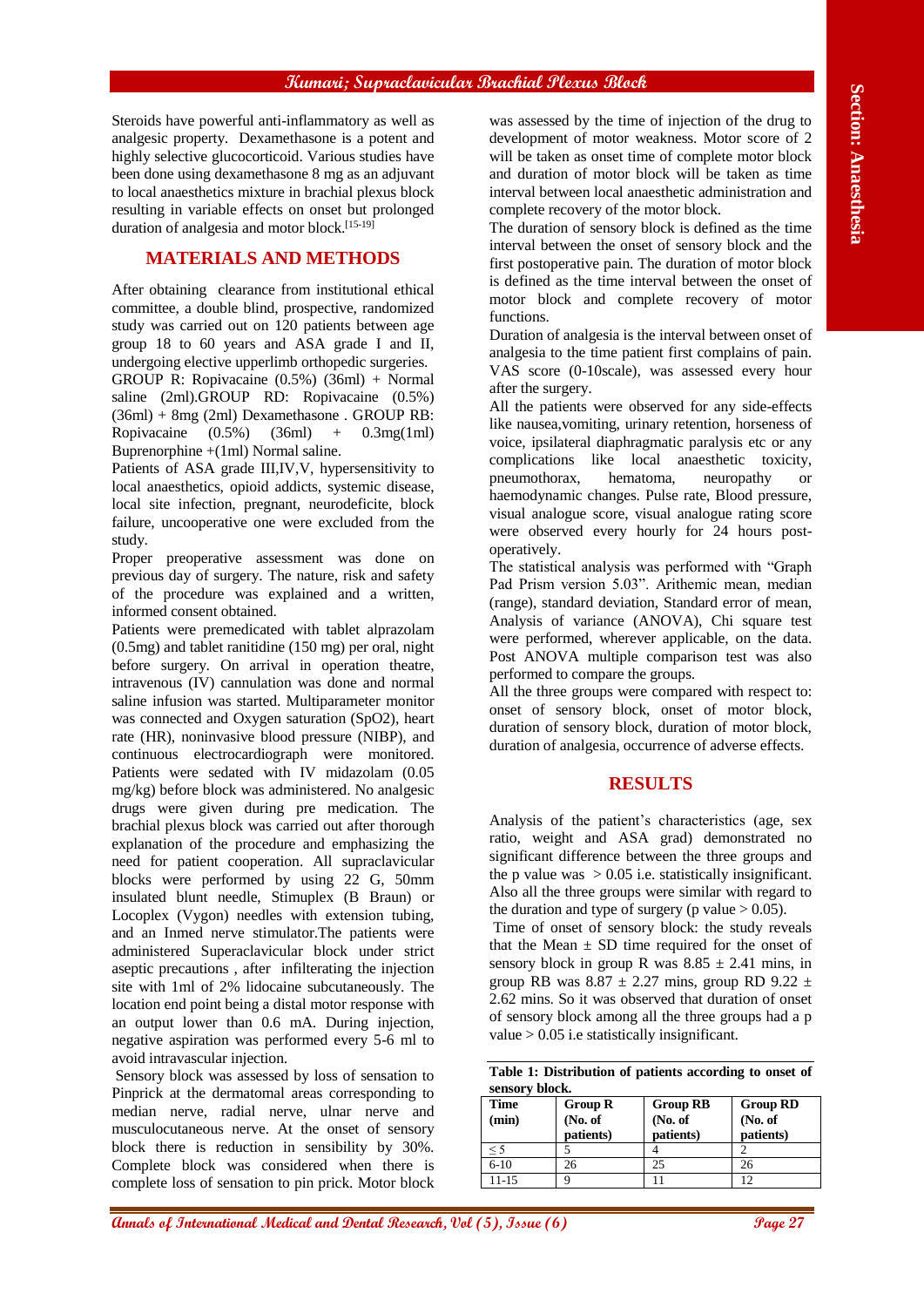| $16-20$       |                                  |                 |               |
|---------------|----------------------------------|-----------------|---------------|
| >20           |                                  |                 |               |
| Total         | 40                               | 40              | 40            |
| Range         | $5 - 15$                         | $5 - 14$        | $5 - 15$      |
| Mean $\pm$ SD | $8.85 \pm 2.41$                  | $8.87 \pm 2.27$ | $9.22 + 2.62$ |
| <b>SEM</b>    | 0.349                            | 0.38            | 0.41          |
| P value       | R vs RB - P value $> 0.05$ (ns)  |                 |               |
|               | R vs RD - P value $> 0.05$ (ns)  |                 |               |
|               | RB vs RD - P value $> 0.05$ (ns) |                 |               |

**Table 2: Distribution of patients according to onset of motor block**

| Time<br>(mins) | <b>Group R</b><br>(No. of          | <b>Group RB</b><br>(No. of | <b>Group RD</b><br>(No. of |
|----------------|------------------------------------|----------------------------|----------------------------|
|                | patients)                          | patients)                  | patients)                  |
| $\leq 10$      | 10                                 | 12                         | 13                         |
| $11 - 15$      | 20                                 | 22                         | 24                         |
| 16-20          | 8                                  | 4                          | 2                          |
| >21            | 2                                  | 2                          |                            |
| Total          | 40                                 | 40                         | 40                         |
| Range          | $8 - 24$                           | $7 - 22$                   | $7 - 22$                   |
| Mean $\pm$ SD  | $13.32 \pm 3.5$                    | $12.75 \pm 3.29$           | $12.42 \pm 2.845$          |
| <b>SEM</b>     | 0.56                               | 0.52                       | 0.44                       |
| P value        | P value $>0.05$ (ns)               |                            |                            |
|                | $R$ vs $RB$ > 0.05<br>(ns)         |                            |                            |
|                | $R$ vs $RD > 0.05$<br>(ns)         |                            |                            |
|                | $RB \text{ vs } RD > 0.05$<br>(ns) |                            |                            |

**Table 3: Distribution of patients according to duration of analgesia**

| 16-20                    |                              |                                                                                                           |                                |
|--------------------------|------------------------------|-----------------------------------------------------------------------------------------------------------|--------------------------------|
|                          | $\mathbf{0}$                 | $\mathbf{0}$                                                                                              | $\Omega$                       |
| >20<br>Total             | $\mathbf{0}$<br>40           | $\mathbf{0}$<br>40                                                                                        | $\theta$<br>40                 |
| Range                    | $5 - 15$                     | $5 - 14$                                                                                                  | $5 - 15$                       |
| $Mean \pm SD$            | $8.85 \pm 2.41$              | $8.87 \pm 2.27$                                                                                           | $9.22 \pm 2.62$                |
| SEM<br>P value           | 0.349                        | 0.38<br>R vs RB - P value $> 0.05$ (ns)                                                                   | 0.41                           |
|                          |                              | R vs RD - P value $> 0.05$ (ns)                                                                           |                                |
|                          |                              | RB vs RD - P value $> 0.05$ (ns)                                                                          |                                |
|                          |                              |                                                                                                           |                                |
|                          |                              | Time of onset of motor block : The mean duration of<br>onset of motor block in group R was 13.32±3.5mins, |                                |
|                          |                              | in group RB was $12.75 \pm 3.29$ mins, in group RD                                                        |                                |
|                          |                              | was $12.42 \pm 2.845$ mins. So it was observed that                                                       |                                |
|                          |                              | duration of onset of motor block among all the three                                                      |                                |
|                          |                              | groups had a $p$ value $> 0.05$ i.e statistically                                                         |                                |
| insignificant.           |                              |                                                                                                           |                                |
|                          |                              | Table 2: Distribution of patients according to onset of                                                   |                                |
| motor block              |                              |                                                                                                           |                                |
| <b>Time</b><br>(mins)    | <b>Group R</b><br>(No. of    | <b>Group RB</b><br>(No. of                                                                                | <b>Group RD</b><br>No. of      |
|                          | patients)                    | patients)                                                                                                 | patients)                      |
| $\leq 10$                | 10                           | 12                                                                                                        | 13                             |
| $11 - 15$                | 20                           | 22                                                                                                        | 24                             |
| 16-20<br>>21             | 8<br>$\overline{c}$          | 4<br>$\overline{2}$                                                                                       | $\overline{c}$<br>$\mathbf{1}$ |
| Total                    | 40                           | 40                                                                                                        | 40                             |
| Range                    | $8 - 24$                     | $7 - 22$                                                                                                  | $7 - 22$                       |
| $Mean \pm \overline{SD}$ | $13.32 \pm 3.5$              | $12.75 \pm 3.29$                                                                                          | $12.42 \pm 2.845$              |
| <b>SEM</b><br>P value    | 0.56<br>P value $>0.05$ (ns) | 0.52                                                                                                      | 0.44                           |
|                          |                              | (ns)                                                                                                      |                                |
|                          | R vs RB > 0.05               |                                                                                                           |                                |
|                          | R vs $RD > 0.05$             | (ns)                                                                                                      |                                |
|                          | RB vs $RD > 0.05$            | (n <sub>S</sub> )                                                                                         |                                |
|                          |                              |                                                                                                           |                                |
|                          |                              | Total duration of analgesia : The Mean $\pm$ SD time                                                      |                                |
|                          |                              | for the group R, RB, RD were $479.27 \pm 140.51$                                                          |                                |
|                          |                              | mins, $718.12 \pm 217.74$ mins, $983.30 \pm 330.21$ mins                                                  |                                |
|                          |                              | respectively. Analgesia lasted significantly longer in                                                    |                                |
|                          |                              | group RD and group RB as compared to R group.                                                             |                                |
|                          |                              | The p value between group R vs RB $(0.001)$ , R vs                                                        |                                |
|                          |                              | RD (0.001), RB vs RD (0.001) i.e. statistically                                                           |                                |
| significant.             |                              |                                                                                                           |                                |
|                          |                              | Table 3: Distribution of patients according to duration                                                   |                                |
| of analgesia             |                              |                                                                                                           |                                |
| <b>Time</b>              | <b>Group R</b>               | <b>Group RB</b>                                                                                           | <b>Group RD</b>                |
| (mins)                   | (No. of<br>patients)         | (No. of<br>patients)                                                                                      | (No. of<br>patients)           |
| ${\leq}180$              | $\boldsymbol{2}$             | $\boldsymbol{0}$                                                                                          | $\mathbf{0}$                   |
| $181 -$                  | $\overline{4}$               | $\Omega$                                                                                                  | $\Omega$                       |
| 300                      |                              |                                                                                                           |                                |
| $301 -$<br>420           | 8                            | $\overline{c}$                                                                                            | $\mathbf{0}$                   |
| $421 -$                  | 9                            | 8                                                                                                         | 5                              |
| 540                      |                              |                                                                                                           |                                |
| $541 -$<br>660           | 17                           | $\tau$                                                                                                    | $\mathfrak{2}$                 |
| 661-                     | $\overline{0}$               | 10                                                                                                        | 6                              |
| 780                      |                              |                                                                                                           |                                |
| $781 -$                  | $\Omega$                     | 8                                                                                                         | $\overline{2}$                 |
| 900<br>$901 -$           | $\theta$                     | 3                                                                                                         | 5                              |
| 1020                     |                              |                                                                                                           |                                |
| $1021 -$                 | $\mathbf{0}$                 | $\boldsymbol{0}$                                                                                          | $\mathbf{0}$                   |
| 1140                     |                              |                                                                                                           |                                |
| $1141 -$<br>1260         | $\mathbf{0}$                 | $\overline{0}$                                                                                            | 11                             |

| $1261 -$   | $\Omega$                              | $\mathfrak{2}$    |              |  |
|------------|---------------------------------------|-------------------|--------------|--|
| 1380       |                                       |                   |              |  |
| >1381      | $\Omega$                              | $\theta$          | 2            |  |
| Total      | 40                                    | 40                | 40           |  |
| Range      | $175 - 660$                           | $390 - 1300$      | $450 - 1822$ |  |
| $Mean +$   | $479.27 \pm 140.51$                   | $718.12 + 217.74$ | $983.30 \pm$ |  |
| SD.        |                                       |                   | 330.21       |  |
| <b>SEM</b> | 22.21                                 | 34.42             | 52.21        |  |
| P value    | P value $< 0.001$ (s)                 |                   |              |  |
|            | < 0.001<br>R vs RB<br>(s)             |                   |              |  |
|            | ${}_{< 0.001}$<br>R vs RD<br>(s)      |                   |              |  |
|            | $RB \text{ vs } RD \leq 0.001$<br>(s) |                   |              |  |

# **DISCUSSION**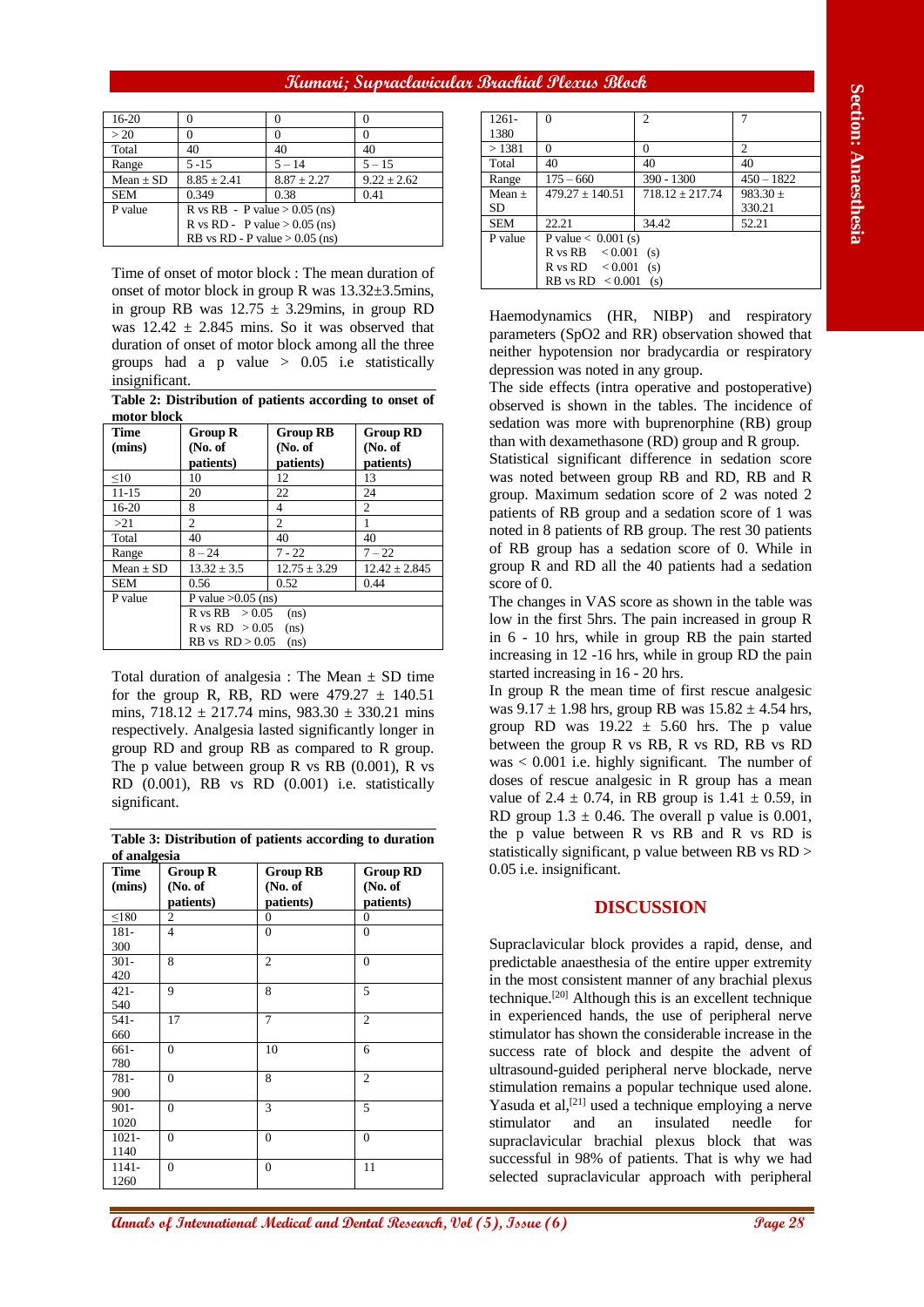nerve stimulator to supraclavicular brachial plexus block in our study. Long acting local anaesthetic agent, Bupivacaine, is frequently used for brachial plexus anaesthesia. Its cardiac and central nervous system toxic effects in some patients prompted the researchers to develop new local anaesthetic agent with a profile similar to Bupivacaine without considerable toxic effects. One such possible replacement for Bupivacaine was Ropivacaine.[22] It also seems to be a less hazardous drug if overdose or accidental intravenous injection occur.It is a  $S(−)$ enantiomer, unlike bupivacaine, which is a racemate, developed for the purpose of reducing potential toxicity and improving relative sensory and motor block profiles.[4] This favourable clinical profile has prompted many clinicians to switch from Bupivacaine to Ropivacaine for all types of neural blockade.

**Another is equilibrium to the effect of International Medical and the effect of International Medical Anaesthesia<br>
<b>Annals of International Medical and Dental Research (2), Issue (8), Issue (8), Issue (8), Issue (8), Iss** For moderate prolongation of analgesia  $(\leq 24$  h), various adjuvant drugs can be admixed with local anesthetic. In the present study we studied the effect of adding inj. dexamethasone and inj. buprenorphine as an adjuvant to inj. Ropivacaine. According to the traditional theory of steroid action, steroids bind to intracellular receptors and modulate nuclear transcription. Honorio et al, $^{[23]}$  found that steroids produce analgesia by blocking transmission in nociceptive c-fibers and suppressing ectopic neuronal discharge. According to Attardi et al.,<sup>[24]</sup> steroids might bring about this effect by altering the function of potassium channels in the excitable cells and this might be the probable mechanism of action by dexamethasone for the prolongation of blockade in our study. The dose of dexamethasone as an adjuvant to local anesthetics for peripheral nerve block has not been described. We selected a dose of 8 mg because administration of this dose seems to be safe in adults. Adverse effects with a single dose of dexamethasone are probably extremely rare and minor in nature, and the previous studies have demonstrated that short-term (<24 h) use of dexamethasone was safe.[25,26] Several studies have shown that addition of 4-8 mg of dexamethasone to local anaesthetics effectively and significantly prolongs the duration of analgesia.[20]

Various studies have also assessed the effect of buprenorphine on post operative analgesia after brachial block and found that duration of post operative analgesia is increased significantly as compared to local anesthetic agent alone. An array of opioid are studied including fentanyl, $[27]$ alfentanyl,<sup>[28]</sup> pethidine,<sup>[29]</sup> and morphine,[30] but the reason for the contrasting result are not clear. For example in a study by J.E.Bazin et al, $[31]$  it has been shown that addition of sufentanil 0.2mcg/kg, buprenorphine (3mcg/kg) and morphine (75mcg/kg) to bupivacaine + lidocaine solution resulted in 24, 20 and 21 hrs of analgesia. The mean duration of analgesia in our study, using buprenorphine as an adjuvant with ropivacaine was 718.12±217.1 mins as

compared to the ropivacaine group which was  $479.27 \pm 140.51$  mins. In a similar study conducted by Veil Ej.et al,<sup>[32]</sup> with 36 ml of 0.5% ropivacaine using supraclavicular technique and 0.3 mg buprenorphine, the authors observed the duration of analgesia to be 35 hrs  $(35.05 \pm 1.95)$ . Boogerts J et al,<sup>[29]</sup> reported duration of analgesia to be 24 hrs with buprenorphine 0.15 mg.

# **CONCLUSION**

Thus to conclude both dexamethasone and buprinorphine have been found to have favourable effect on brachial block characteristics with side effects slightly higher in buprenorphine group. Though a significant prolongation of duration of post operative analgesia was noted in dexamethasone group.

#### **REFERENCES**

- 1. International Association for the Study of Pain, 1994
- 2. McCartney CJ, Brull R, Chan VW, Katz J, Abbas S, Graham B, et al. Early but no long‑term benefit of regional compared with general anesthesia for ambulatory hand surgery. Anesthesiology 2004;101:461‑7.
- Kumar P, Raju BC, David CM. Ultrasound-guided brachial plexus block continuing education in anesthesia. Critical Care and Pain Advence AccessPublished December 11, 2013 [Last accessed on 2014 Mar 06.
- 4. Hansen TG. Ropivacaine: A pharmacological review. Expert Rev Neurother2004;4:781‑91.
- 5. Karakaya D, Buyukgoz F, Baris S. Addition of fentanyl to bupivacaine prolongs anesthesia and analgesia in axillary brachial plexus block. Reg Anesth Pain Med 2001;26:434‑8.
- 6. Fanelli G, Casati A, Magistris L, et al. Fentanyl does not improve the nerve block characteristics of axillary brachial plexus anesthesia performed with ropivacaine. Acta Anaesthesiol Scand 2001;45:590‑4.
- 7. Kapral S, Goolann G, Walt B, et al. Tramadol added to mepivacaine prolongs the duration of an axillary brachial plexus blockade. Anesth Analg 1999; 88: 853-85.
- 8. Iohom G, Machmachi A, Diarra DP, et al. The effects of clonidine added to mepivacaine for paronychia surgery under axillary brachial plexus blockade. Anesth Analg 2005; 100: 1179-1183.
- Noyan A. On effects of ketamine to axillary block in hand surgery. J Reconstr Microsurg 2002;18:197.
- 10. Jarbo K, Batra YK, Panda NB. Brachial plexus block with midazolam and bupivacaine improves analgesia. Can J Anaesth 2005;52:822‑6.
- 11. Golwala MP, Swadia VN, Dhimar AA. Pain relief by dexamethasone as an adjuvant to local anaesthetics in supraclavicular brachial plexus block. J Anaesth Clin Pharmacol 2009; 25(3):285- 8.
- 12. Viel EJ, Eledjam JJ, De La Coussaye J. Brachial plexus block with opioids for postoperative pain relief: comparison between buprenorphine and morphine. Reg Anesth 1989; 14: 274–8.
- 13. Candido KD, Franco CD, Khan MA, Winnie AP. Buprenorphine added to the local anesthetic for brachial plexus block to provide postoperative analgesia in outpatients.Reg Anesth Pain Med.2001 Jul-Aug;26(4):352-6
- 14. Candido KD, Winnie AP, Ghaleb AH. Buprenorphine added to the local anesthetic for axillary brachial plexus block